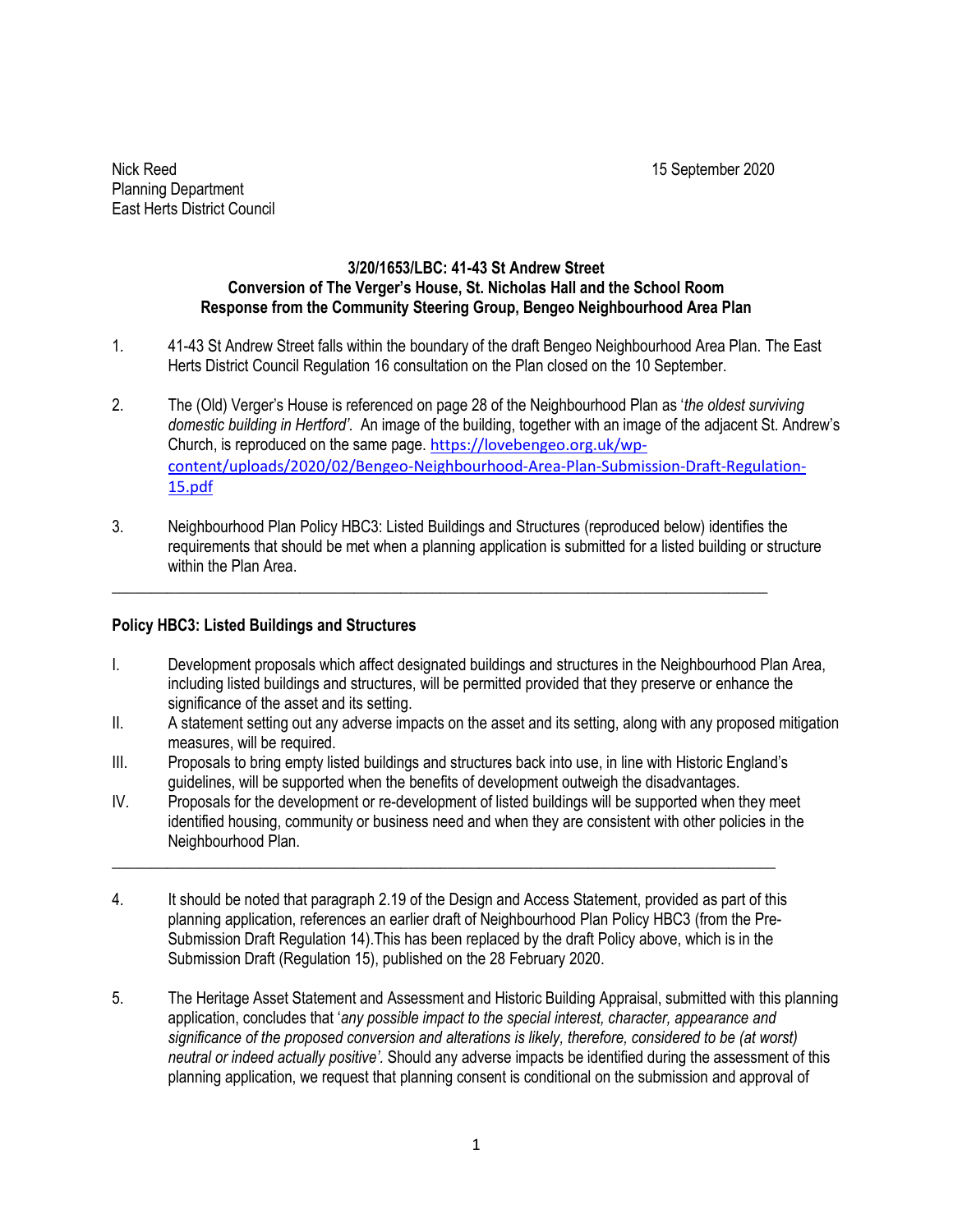appropriate mitigation measures (as per criteria I and II in Neighbourhood Plan Policy HBC3: Listed Buildings and Structures).

- 6. The proposal to bring these buildings back into full use is to be welcomed. Paragraph 4.46 in the Neighbourhood Plan flags up concerns about empty premises on St. Andrew Street. It quotes Historic England's Guidance 'Vacant Historic Buildings: Guidelines on Managing Risks' which says that historic buildings that are left vacant are '*at a greatly increased risk of damage and decay, as well as being a potential blight on their locality'.*
- 7. The proposed change of use, would, if approved, result in a reduction in potential retail/commercial space. As the Old Verger's House ceased to be used as commercial space in 2016, we welcome the proposal to retain the ground floor for this purpose. We note that the Design and Access Statement says that a sixmonth licence has been negotiated with a pop-up shop, for the ground floor shop frontage. This is to be welcomed, particularly in these challenging economic times. We are aware that ongoing efforts are being made to secure long-term commercial tenants. Securing this would be consistent with Criterion I in Neighbourhood Plan Policy HBB1: Local Business Development. We note that the commercial, short term lease on the School Room and external storage area ceases this month. It's not clear whether the replacement accommodation that has been found by the current business owner is within the Neighbourhood Plan Area.

## **Policy HBB1: Local Business Development**

I. Sustainable proposals for the development and/or redevelopment of business premises will be supported when they*:* 

 $\_$  ,  $\_$  ,  $\_$  ,  $\_$  ,  $\_$  ,  $\_$  ,  $\_$  ,  $\_$  ,  $\_$  ,  $\_$  ,  $\_$  ,  $\_$  ,  $\_$  ,  $\_$  ,  $\_$  ,  $\_$  ,  $\_$  ,  $\_$  ,  $\_$  ,  $\_$  ,  $\_$  ,  $\_$  ,  $\_$  ,  $\_$  ,  $\_$  ,  $\_$  ,  $\_$  ,  $\_$  ,  $\_$  ,  $\_$  ,  $\_$  ,  $\_$  ,  $\_$  ,  $\_$  ,  $\_$  ,  $\_$  ,  $\_$  ,

- provide enhanced employment opportunities
- demonstrate sustainable options for long-term business use
- provide new or enhanced community facilities that meet an identified need, and economic benefit to the community.
- II. Proposals should:
	- a) be designed to be in keeping with and complement the surrounding landscape and nearby buildings
	- b) enhance and complement the appearance and aesthetics of the existing building/s
	- c) mitigate the impact of development on the occupants of nearby residential and business premises
	- d) be consistent with other policies in the Neighbourhood Plan,
- III. Development in the St. Andrew Quarter should support the vision in the Hertford Town Centre Urban Design Strategy of a mix of national and independent retailers who will provide services to the local and wider population.
- 8. As these buildings are Grade II\* Listed, it will be for the relevant planning officials to determine whether they are consistent with Historic England's guidelines. The proposed external modifications appear to be relatively modest but, as they include alterations to the triangular dormers and the replacement of some timber windows with powder coated aluminium ones, we request that planning consent is conditional on the modifications being consistent with criteria II a) and b) in Neighbourhood Plan Policy HBB1: Local Business Development.
- 9. The proposed provision of an electric vehicle charging point, referenced in paragraph 2.18 of the Design and Access Statement, is in line with Criterion II in Neighbourhood Plan Policy HBT5: Parking. It's noted, however, that the existing 3 parking spaces would be reduced to 2, to facilitate turning. Given the constraints of the site, it may not be realistic to increase vehicle parking provision. To comply with Criterion I c) in Neighbourhood Plan Policy HBH3: Landscape Design, sufficient, secure, covered cycle parking should be provided within the site boundary.